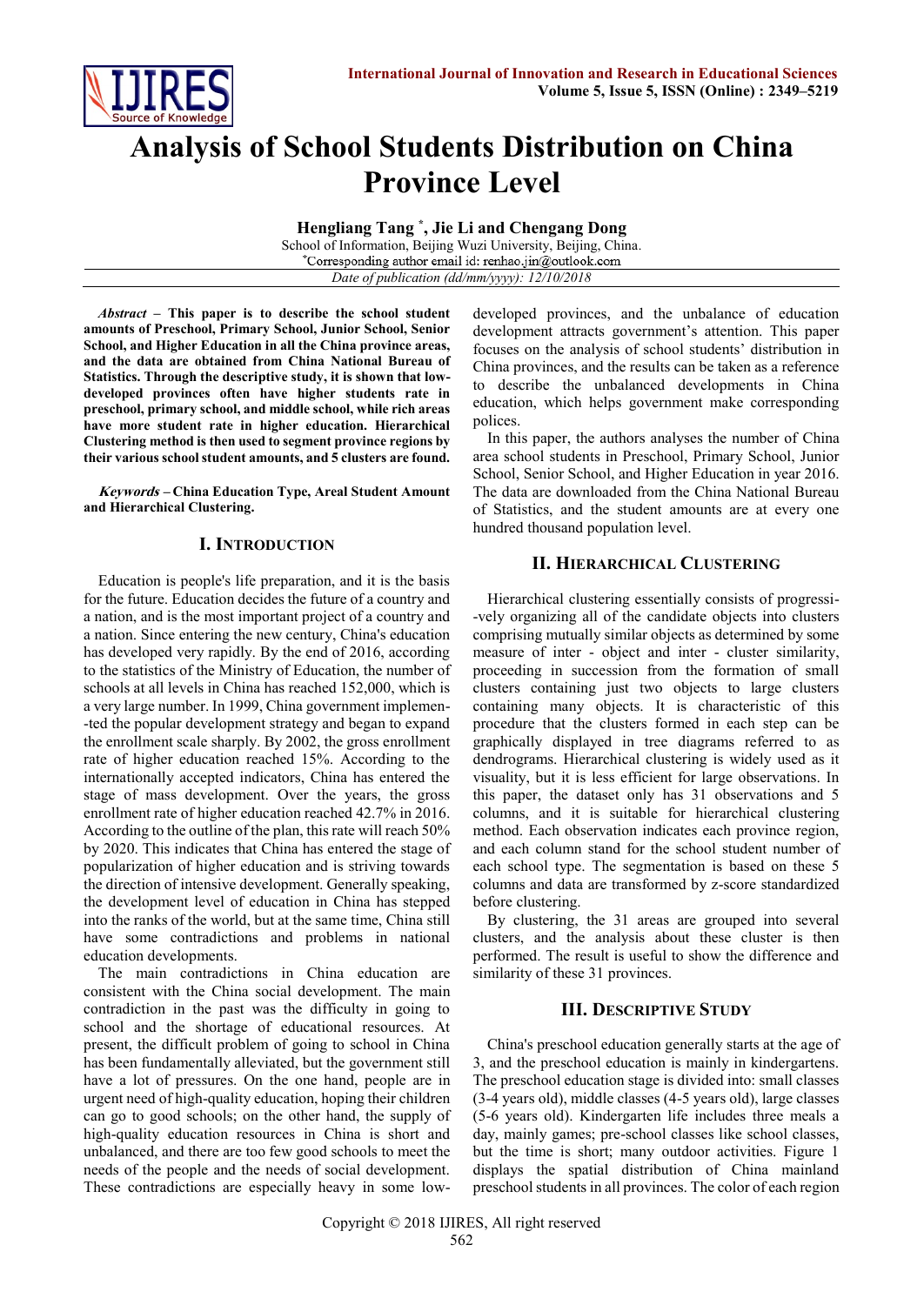

is proportional to its preschool students. It can be found that the low developed provinces Xinjiang, Henan, Guizhou and Guangxi have higher preschool students rate, while rich areas like Beijing, Tianjin and Shanghai have lower preschool students rate. It might be because that a lot of outlanders work in the rich areas, for example, about half of population in Beijing are from other areas, and they put their children study in their hometown.

In most parts of China, primary schools are divided into six years. It is generally believed that the first grade to the third grade is the "lower grade" that is the basic stage of primary school, while the fourth to sixth grade is the "higher grade" that is, the expansion stage of primary school. In these six years, students usually have to study moral and life, moral and social, language, mathematics, English, sports and health, science, music, art, information technology. But in fact, because there is no unified examination at the time of primary school graduation, it is difficult to guarantee the quality of other courses except Chinese, mathematics and English. Figure 2 shows the spatial distribution of China mainland primary school students in all provinces. The trend of spatial distribution on primary school students is similar to the trends of preschool students, and they share the same reasons.

The Spatial Distribution of Areal Student Amount in Preschool



Fig. 1. The spatial distribution of China mainland preschool students in all provinces, and the student amounts are at every one hundred thousand population level. The color of each region is proportional to its preschool students.



The Spatial Distribution of Areal Student Amount in Primary School

Copyright © 2018 IJIRES, All right reserved Fig. 2. The spatial distribution of China mainland primary school students in all provinces, and the student amounts are at every one hundred thousand population level. The color of each region is proportional to its primary school students.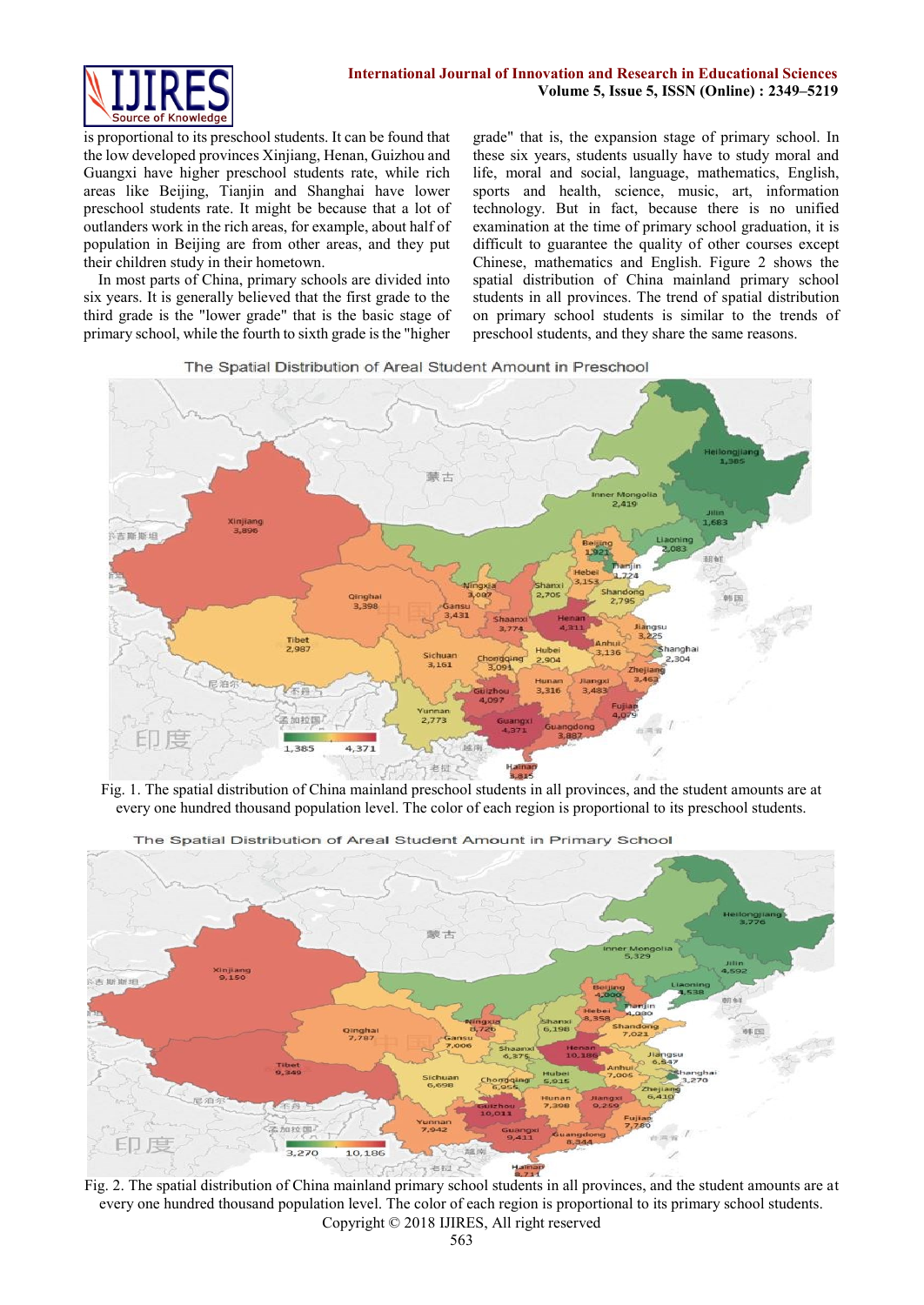

Students in China second level education are often between 12 and 17 years of age. Junior middle school, senior high school, vocational high school and technical secondary school are all secondary schools. Ordinary secondary schools are divided into junior high school and senior high school. The school system is three years each, and part of the junior high school graduates into senior high school, also part into vocational high school and technical secondary school. Secondary schools are usually set up by local governments. Figure 3 and Figure 4 show the spatial distribution of junior middle school students and senior middle school students respectively. General speaking, the trend of spatial distribution on junior middle school students and senior middle school students are similar to the trends of preschool and primary school students, and they share the same reasons. However, the senior student amounts in Tibet decease about one third, and it might be because that families there have no intention or not enough fund to support children's education. For other areas, the senior student amounts change a little, and it means more and more Chinese families realize the importance of education, and let their children finish their education under third level education.

The Spatial Distribution of Areal Student Amount in Junior School



Fig. 3. The spatial distribution of China mainland junior middle school students in all provinces, and the student amounts are at every one hundred thousand population level. The color of each region is proportional to its junior middle school students.



Fig. 4. The spatial distribution of China mainland senior middle school students in all provinces, and the student amounts are at every one hundred thousand population level. The color of each region is proportional to its senior middle school students.

Copyright © 2018 IJIRES, All right reserved 564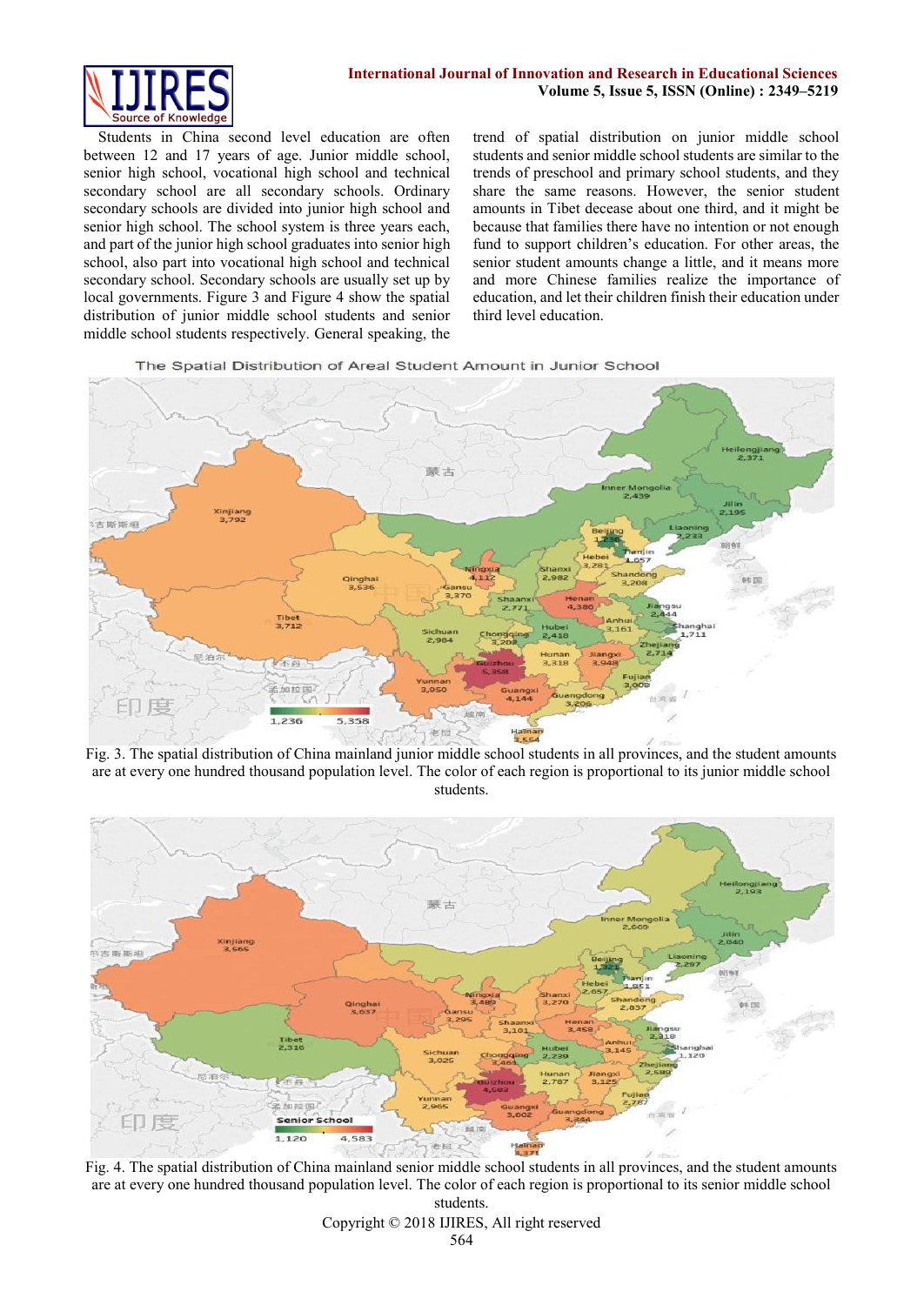

Undergraduate and postgraduate education are after secondary education. Institutions of higher education in China are universities, colleges and colleges. Colleges and universities have three functions: teaching, scientific research and social service. There are 1396 institutions of higher learning and 72 private institutions of higher learning. There are 718 adult colleges and 4 private adult institutions of higher learning. In order to promote the development and reform of higher education, during the Ninth Five-Year Plan period, the "211 Project" was put forward that about 100 colleges and universities and a number of key disciplines should be built. Figure 5 displays the spatial distribution of China mainland students in higher education, and the spatial distribution is quite different from the trends in the other education stages. It is because the majorities of universities and colleges of higher education are set up by central government, and thus important cities often have many colleges. For example, Beijing, Tianjin, Shanghai, Nanjing, Xi'an, Wuhan, and Chongqing all have many colleges, which makes their located provinces have relative higher college students.

### The Spatial Distribution of Areal Student Amount in Higher Education



Fig. 5. The spatial distribution of China mainland students in higher education of all provinces, and the student amounts are at every one hundred thousand population level. The color of each region is proportional to its school students in higher education.

# **IV. CLUSTERING RESULT**

shown in Figure 6, and it demonstrate how the provinces are grouped into small groups in detail.

After the Hierarchical Clustering, the tree-diagram are

| Table 1. The cluster result of 31 province areas with average student amounts in each type of education. |  |  |
|----------------------------------------------------------------------------------------------------------|--|--|
|                                                                                                          |  |  |

| Clus          | Areas                                            | Pre-school | Primary | Junior | Senior | Higher    |
|---------------|--------------------------------------------------|------------|---------|--------|--------|-----------|
|               |                                                  |            | School  | School | School | Education |
|               | Inner Mongolia, Liaoning, Jilin, Heilongjiang    | 1,893      | 4,559   | 2,309  | 2,300  | 2,564     |
|               |                                                  |            |         |        |        |           |
| 2             | Hebei, Shanxi, Jiangsu, Zhejiang, Anhui, Fujian, | 3,249      | 6,897   | 2,989  | 2,886  | 2,580     |
|               | Shandong, Hubei, Hunan, Chongqing, Sichuan,      |            |         |        |        |           |
|               | Shaanxi, Gansu                                   |            |         |        |        |           |
| $\mathcal{E}$ | Jiangxi, Henan, Guangdong, Guangxi, Hainan,      | 3,601      | 8,886   | 3,834  | 3,287  | 2,100     |
|               | Yunnan, Tibet, Qinghai, Ningxia, Xinjiang        |            |         |        |        |           |
| 4             | Guizhou                                          | 4,097      | 10,011  | 5,358  | 4,583  | 2,005     |
|               |                                                  |            |         |        |        |           |
| 5             | Beijing, Tianjin, Shanghai                       | 1,983      | 3,783   | 1,535  | 1,431  | 4,138     |
|               |                                                  |            |         |        |        |           |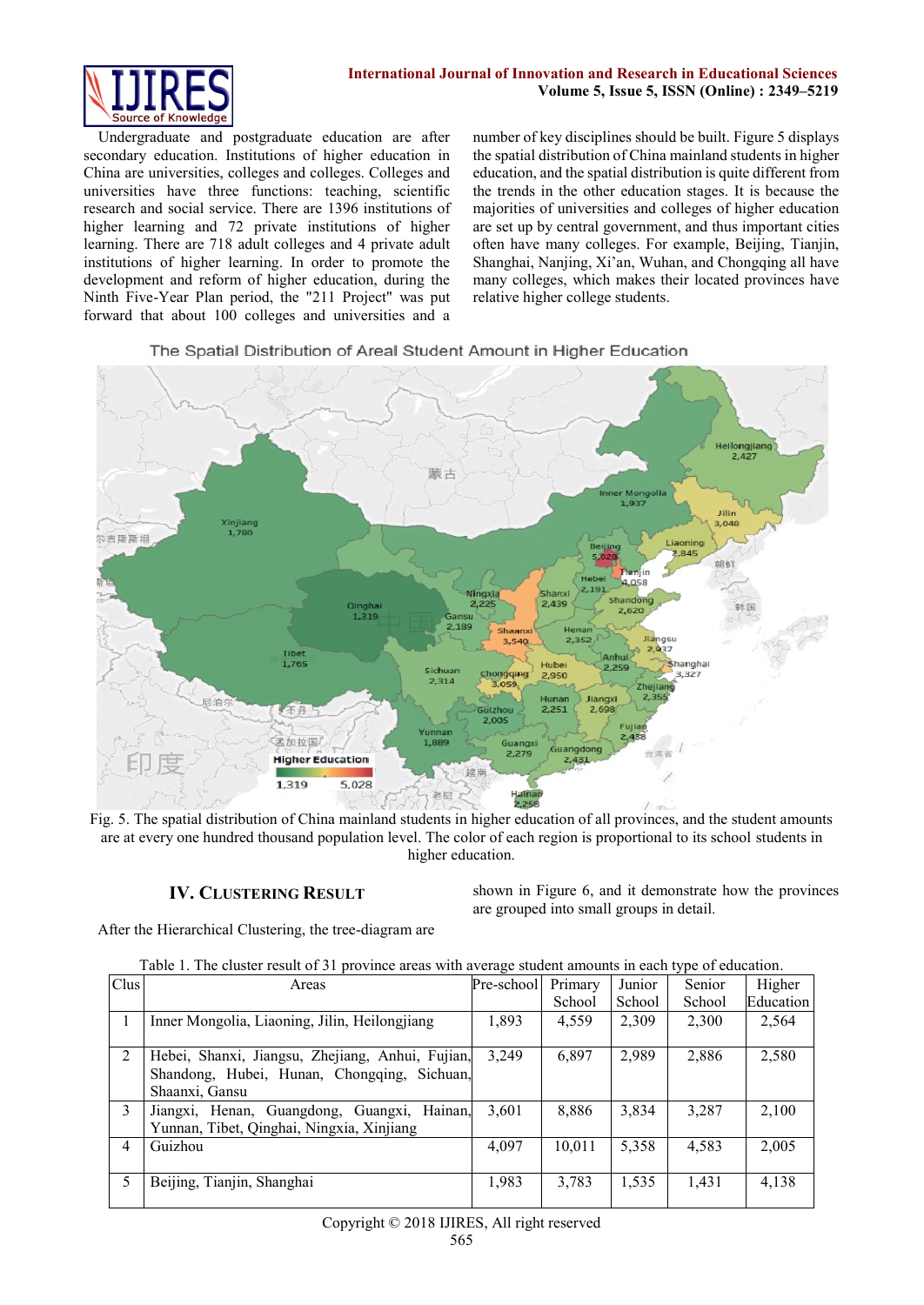



Fig. 6. The tree-diagram of Hierarchical Clustering.

From the figure 6, the 31 areas are grouped into 5 subgroups, and they are listed in Table 1. It can be found that areas in Cluster 1-4 have higher student amounts in preschool, primary school, junior school, and senior school but lower student amounts in higher education. Cluster 5 have higher student amount in higher education but lower in other education type. The areas in Cluster 5 are all important cities in China, and their student distributions are quite different from the other provinces in Cluster 1-4.

#### **V. CONCLUSIONS**

This paper does a descriptive study of China area school students amounts in Preschool, Primary School, Junior School, Senior School, and Higher Education in year 2016. This paper firstly demonstrate the spatial distribution of student amounts in each education type, and found that lowdeveloped provinces often have higher students rate in preschool, primary school, and middle school, while rich areas have more students rate in higher education. It might be because that a lot of outlanders work in the rich areas but put their children study in their hometown. By the Hierarchical Clustering analysis, the 31 areas are grouped into 5 sub-groups. It is found that areas in Cluster 1-4 have higher student amounts in preschool, primary school, junior school, and senior school but lower student amounts in higher education. However, Cluster 5 displays a reverse

trend. This paper is just a simple descriptive study, and it could give a little help to government and researchers as a reference.

#### **ACKNOWLEDGEMENTS**

This paper is funded by the project of Beijing Social Science Fund (16GLC064), Beijing Intelligent Logistics System Collaborative Innovation Center, and funded by intelligent logistics system Beijing Key Laboratory (No.BZ0211); and funded by scientific-research bases--- Science & Technology Innovation Platform---Modern logistics information and control technology research; University Cultivation Fund Project of 2016-Research on Congestion Model and algorithm of picking system in distribution center.

#### **REFERENCES**

- [1] Antequera A T, Espinel M C. Analysis of a teaching experiment on fair distribution with secondary school students [J]. International Journal of Mathematical Education in Science & Technology, 2011, 42(2): 213-228.
- [2] Clark S G J. The effect of low-cost incentives on active transportation to school rates among elementary school students [J]. Dissertations & Theses - Grad works, 2011.
- [3] Jinming H U. ANALYSIS ON SPATIAL PATTERN OF PEAT DISTRIBUTION IN CHINA [J]. Journal of Anhui Normal University, 2000.
- [4] Liu J Q, Yu-Kai D U, Yang L H. Analysis on status of poor vision

Copyright © 2018 IJIRES, All right reserved